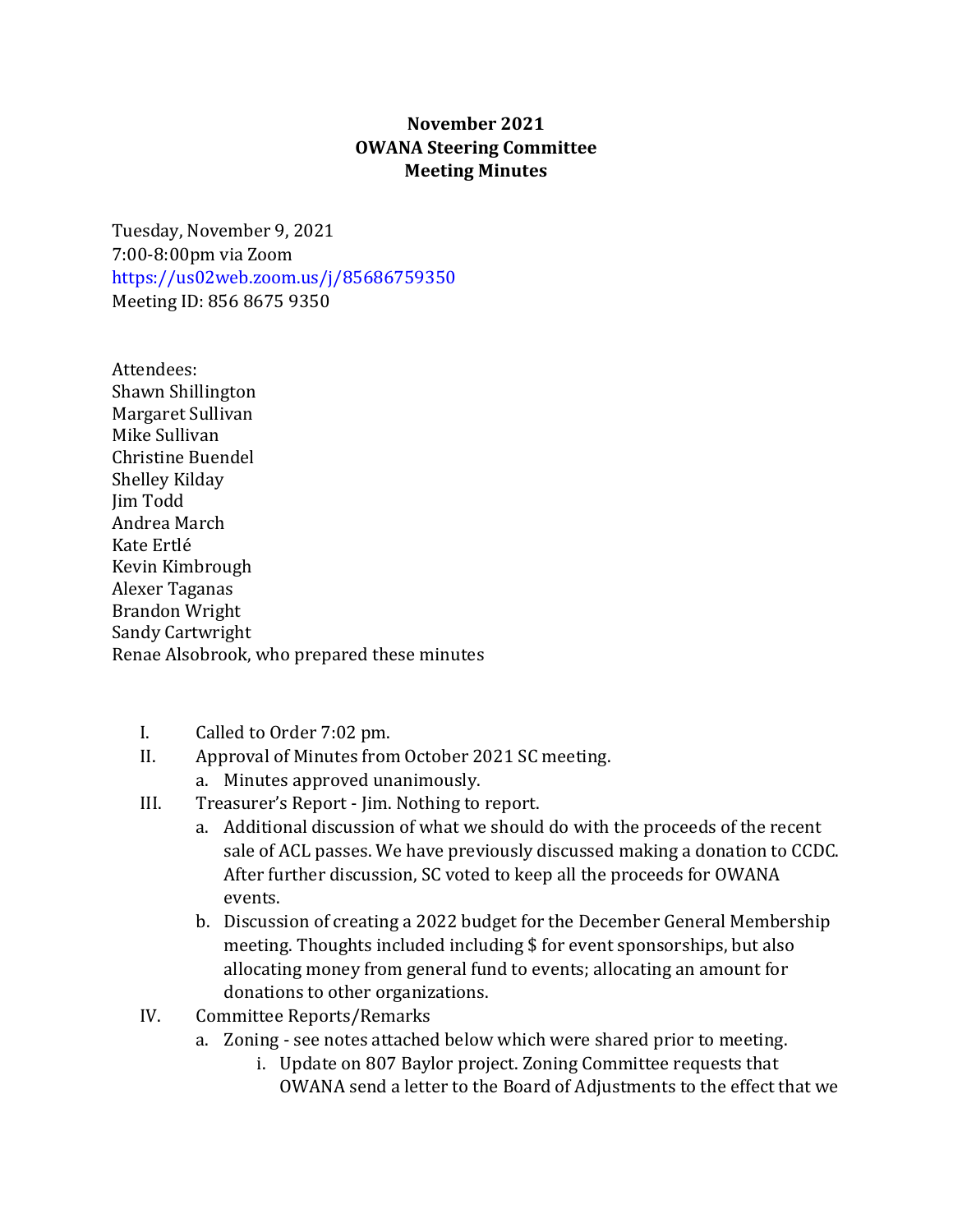do not oppose the requested zoning variance, with provisions as agreed. SC voted to support Zoning Committee request.

- ii. Update on 5th & Walsh project. No SC action needed.
- b. Parks Shelley.
	- i. It's My Park Day was successful.
	- ii. Nice crowd at the FOWAP social event on October 20th. Fundraising for Overlook project is underway, not going quickly, will take time.
- c. Membership Kate/Andi. Nothing to report.
- d. Events Claudette. Nothing to report.
- e. Transportation Mike.
	- i. Pressler and Paul crossings appear to be complete.
- V. Other Business and Announcements
	- a. Discussion of Zoning Committee procedures & process:
		- i. General acknowledgement of the commitment and specialized knowledge and skill that Zoning Committee exhibits.
		- ii. Concern that in certain instances, the personal opinions of individual Zoning Committee members may be construed as positions of the organization, erroneously.
		- iii. Agreement to revisit Zoning Committee rules of engagement at a future meeting. Sandy Cartwright will send the rules of engagement document (provided to the SC by Maureen for discussion at this meeting) out with suggested edits to address issues discussed at this meeting.
	- b. Steering Committee members new slate needed for new January term.
		- i. Rolling off:
			- 1. Renae
		- ii. Who can serve again -- 1 year remaining:
			- 1. Sandy
			- 2. Shawn
			- 3. Andi
			- 4. Christine
			- 5. Kate
			- 6. Adrienne
		- iii. Who can serve again -- 2 or 3 years remaining:
			- 1. Alexer
			- 2. Jim
			- 3. Derek
			- 4. Maureen
			- 5. Kevin
			- 6. Claudette
		- iv. Nominations for new SC members
	- c. Planning for December general membership meeting: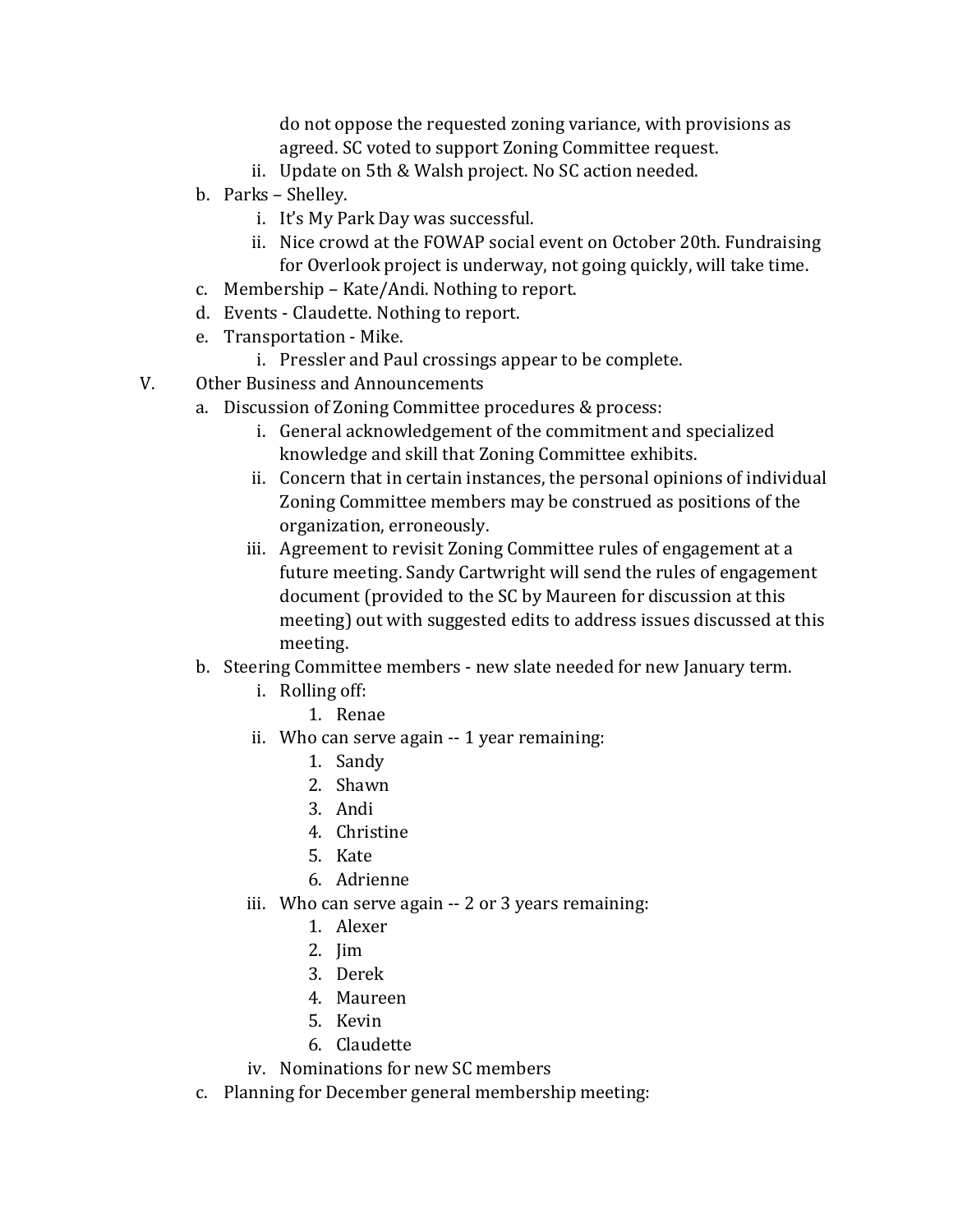- i. Events ideas Claudette & Sandy
- ii. Budget review Jim & Adrienne
- iii. New Steering Committee roster Mike & Christine
- VI. Adjourned 8:49 pm